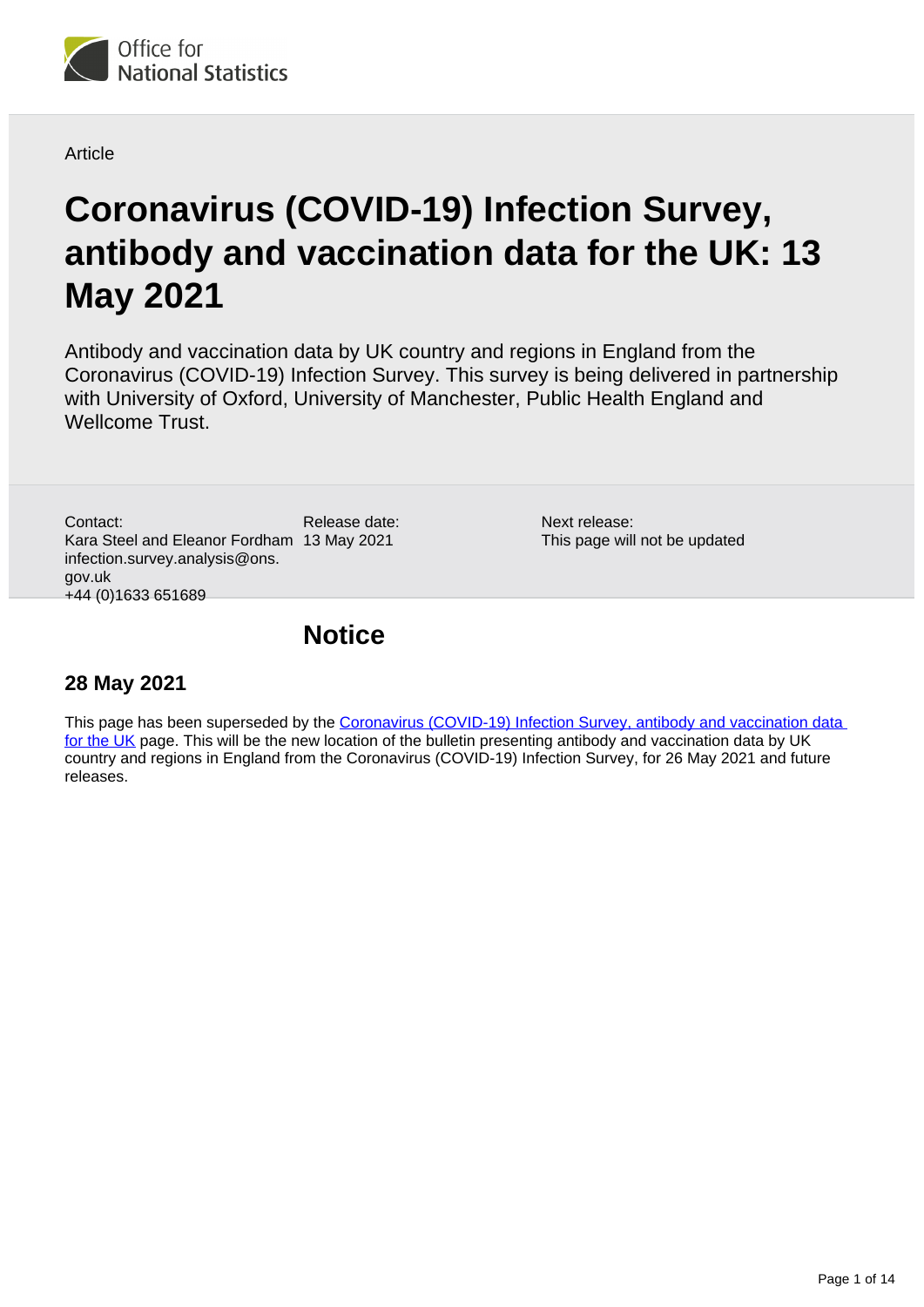# **Table of contents**

- 1. [Main points](#page-2-0)
- 2. [Overview](#page-2-1)

3. [Percentage of adults testing positive for COVID-19 antibodies and percentage of adults vaccinated against](#page-4-0)  [COVID-19 in England, Wales, Northern Ireland and Scotland](#page-4-0)

4. [Percentage of adults testing positive for COVID-19 antibodies and percentage of adults vaccinated against](#page-6-0)  [COVID-19 by regions in England](#page-6-0)

5. [Percentage of adults testing positive for COVID-19 antibodies and percentage of adults vaccinated against](#page-7-0)  [COVID-19 by grouped age in England, Wales, Northern Ireland and Scotland](#page-7-0)

6. [Percentage of adults testing positive for COVID-19 antibodies by single year of age in England, Wales,](#page-9-0)  [Northern Ireland and Scotland](#page-9-0)

7. [Percentage of adults testing positive for COVID-19 antibodies and percentage of adults vaccinated against](#page-10-0)  [COVID-19 by sex in England, Wales, Northern Ireland and Scotland](#page-10-0)

- 8. [Coronavirus \(COVID-19\) Infection Survey data](#page-11-0)
- 9. [Collaboration](#page-11-1)
- 10. [Glossary](#page-11-2)
- 11. [Data sources and quality](#page-12-0)
- 12. [Related links](#page-13-0)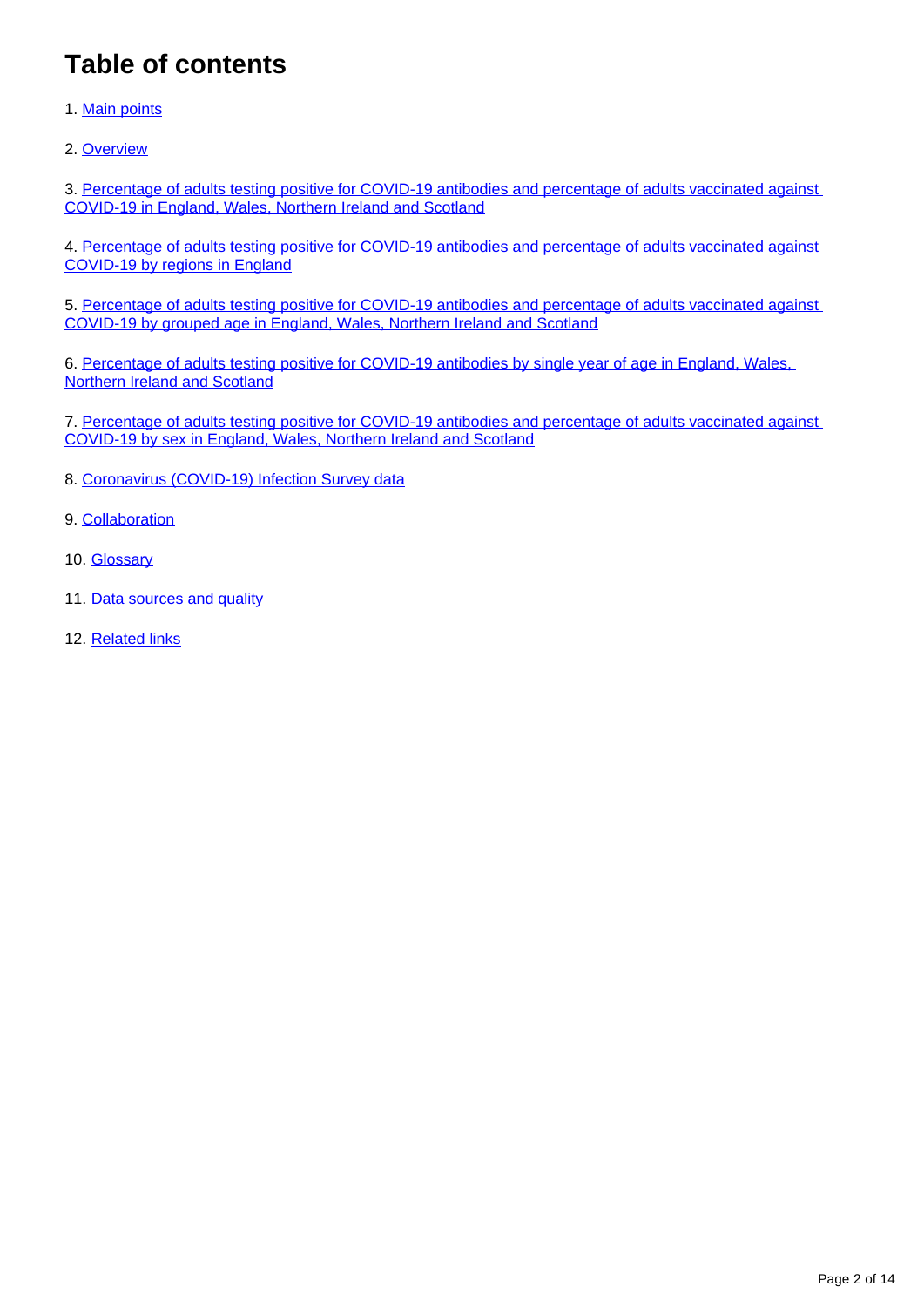# <span id="page-2-0"></span>**1 . Main points**

- In England, an estimated 7 in 10 adults or 69.3% of the adult population (95% credible interval: 65.6% to 73.9%) would have tested positive for antibodies against the coronavirus – SARS-CoV-2 – on a blood test in the week beginning 19 April 2021, suggesting they had the infection in the past or have been vaccinated.
- In Wales, an estimated 6 in 10 adults, or 63.2% of the adult population (95% credible interval: 58.8% to 68.3%) would have tested positive for antibodies against SARS-CoV-2 on a blood test in the week beginning 19 April 2021, suggesting they had the infection in the past or have been vaccinated.
- In Northern Ireland, an estimated 6 in 10 adults, or 63.5% of the adult population (95% credible interval: 57.6% to 71.2%) would have tested positive for antibodies against SARS-CoV-2 on a blood test in the week beginning 19 April 2021, suggesting they had the infection in the past or have been vaccinated.
- In Scotland, an estimated 6 in 10 adults, or 59.2% of the adult population (95% credible interval: 54.8% to 64.4%) would have tested positive for antibodies against SARS-CoV-2 on a blood test in the week beginning 19 April 2021, suggesting they had the infection in the past or have been vaccinated.
- Across all four countries of the UK, there is a clear pattern between vaccination and testing positive for COVID-19 antibodies but the detection of antibodies alone is not a precise measure of the immunity protection given by vaccination.

# <span id="page-2-1"></span>**2 . Overview**

In this article, we refer to the following:

Antibodies – we measure the presence of antibodies in the community population to understand who has had the coronavirus (COVID-19) in the past, and the impact of vaccinations. It takes between two and three weeks after infection or vaccination for the body to make enough antibodies to fight the infection. Having antibodies can help to prevent individuals from getting the same infection again. Once infected or vaccinated, antibodies remain in the blood at low levels and can decline over time. The length of time antibodies remain at detectable levels in the blood is not fully known.

Community population – in this instance community population refers to private residential households, and excludes those in hospitals, care homes and/or other institutional settings.

SARS-CoV-2 – this is the scientific name given to the specific virus that causes COVID-19.

It is not yet known how having detectable antibodies, now or at some time in the past, affects the chance of getting COVID-19 again as other parts of the immune system (T cell response) will offer protection. Antibody positivity is defined by a fixed amount of antibodies in the blood. A negative test result will occur if there are no antibodies or if antibody levels are too low to reach this threshold. It is important to draw the distinction between testing positive for antibodies and having immunity.

Following infection or vaccination, antibody levels can vary and sometimes increase but are still below the level identified as "positive" in our test, and other tests. This does not mean that a person has no protection against COVID-19, as an immune response does not rely on the presence of antibodies alone. We also do not yet know exactly how much antibodies need to rise to give protection. [A person's T cell response will provide protection](https://theconversation.com/covid-19-immunity-how-long-does-it-last-152849) but is not detected by blood tests for antibodies. [A person's immune response is affected by a number of factors,](https://www.immunology.org/news/ageing-and-covid-19-what-do-we-know-so-far) including health conditions and age. Additional information on the link between antibodies and immunity and the [vaccine programme](https://blog.ons.gov.uk/2021/04/27/what-the-ons-can-tell-you-about-the-covid-19-vaccine-programme/) can be found in our [latest blog](https://blog.ons.gov.uk/2021/04/28/antibodies-and-immunity-how-do-they-relate-to-one-another/).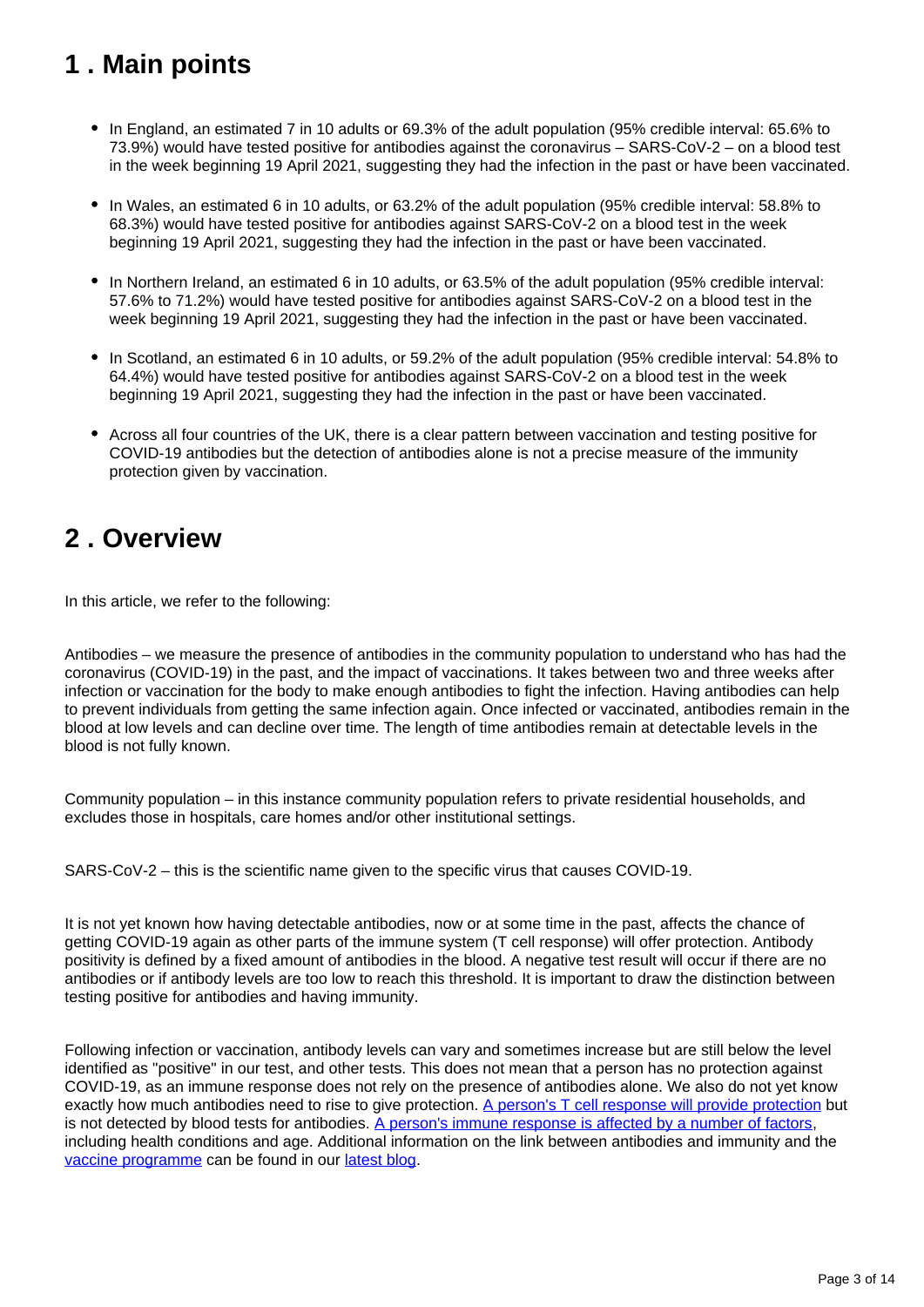This article presents analysis on past infection and/or vaccination – which we define as testing positive for antibodies to SARS-CoV-2 – for England, Wales, Northern Ireland and Scotland based on findings from the Coronavirus (COVID-19) Infection Survey in the UK. We have also included estimates from our survey on the proportion of people who reported they have received at least one dose of a vaccine against SARS-CoV-2, as well as those who have been fully vaccinated against SARS-CoV-2.

While the daily [official government figures](https://coronavirus.data.gov.uk/details/vaccinations) provide the recorded actual numbers of vaccines against SARS-CoV-2 issued, our vaccination estimates are likely to be different from the official figures. This is because they are estimates based on a sample survey of reported vaccine status and are provided for context alongside our antibodies estimates. Importantly, our survey collects information from the population living in private households and does not include people living in communal establishments such as care homes, hospitals or prisons. The value of showing our estimates of vaccines alongside our estimates of people testing positive for antibodies is to illustrate the relationship between the two.

Differences between official figures and the estimates from this survey differ in scale across each of the four nations (some survey estimates are closer to the official reported figures than others) because of differences in reporting dates and the inclusion of National Immunisation Management System (NIMS)<sup>1</sup> data for England. This should be taken into consideration if comparing vaccine estimates across the four nations. In addition, as our analysis develops, our survey-based estimates will enable possible future analysis of people who have received a vaccine with other characteristics collected in the survey. Our recently published blog provides more information on [what the Office for National Statistics \(ONS\) can tell you about the COVID-19 vaccine programme](https://blog.ons.gov.uk/2021/04/27/what-the-ons-can-tell-you-about-the-covid-19-vaccine-programme/).

Our [methodology article](https://www.ons.gov.uk/peoplepopulationandcommunity/healthandsocialcare/conditionsanddiseases/methodologies/covid19infectionsurveypilotmethodsandfurtherinformation) provides further information around the survey design, how we process data, and how data are analysed. The [study protocol](https://www.ndm.ox.ac.uk/covid-19/covid-19-infection-survey/protocol-and-information-sheets) specifies the research for the study. Further information on what the analysis covers is provided at the start of each section.

# **About this analysis**

The analysis on antibodies in this article is based on blood test results taken from a randomly selected subsample of individuals aged 16 years and over, which are used to test for antibodies against SARS-CoV-2.

Antibody estimates are based on a model where England, Wales and Scotland are included together in a spatialtemporal model; Northern Ireland is modelled separately. This reflects the geography of the four countries as Northern Ireland does not share a land border with Great Britain; the geo-spatial model incorporates physical land distance between regions.

This modelling approach means we are able to provide weekly estimates while adjusting to make the estimates representative of the population. The data are modelled on standardised Monday to Sunday surveillance weeks and we present data beginning 7 December 2020. Further information on our method to model antibodies can be found in our [methods article](https://www.ons.gov.uk/peoplepopulationandcommunity/healthandsocialcare/conditionsanddiseases/methodologies/covid19infectionsurveypilotmethodsandfurtherinformation).

We also present data on the percentage of people aged 16 years and over who report they have received one or more doses of a COVID-19 vaccine since 14 December 2020, and the percentage of people aged 16 years and over who are fully vaccinated since 15 February 2021.

The estimates of the percentage of people vaccinated are based on modelling of the people visited in the Coronavirus (COVID-19) Infection Survey in the community. These estimates are then adjusted (post-stratified) using population estimates to be representative (in the same way as for the antibody analysis).

We are presenting weekly modelled antibody estimates by country, grouped age, single year of age, sex, and grouped age and sex, for England, Wales, Northern Ireland and Scotland, as well as by regions in England. In Sections 3, 4, 5 and 7, we report on modelled antibodies estimates for the most recent time period available, which is the week beginning 19 April 2021<sup>2</sup>. Modelled antibody estimates for previous weeks can be found in the [accompanying dataset.](https://www.ons.gov.uk/peoplepopulationandcommunity/healthandsocialcare/conditionsanddiseases/datasets/coronaviruscovid19antibodydatafortheuk)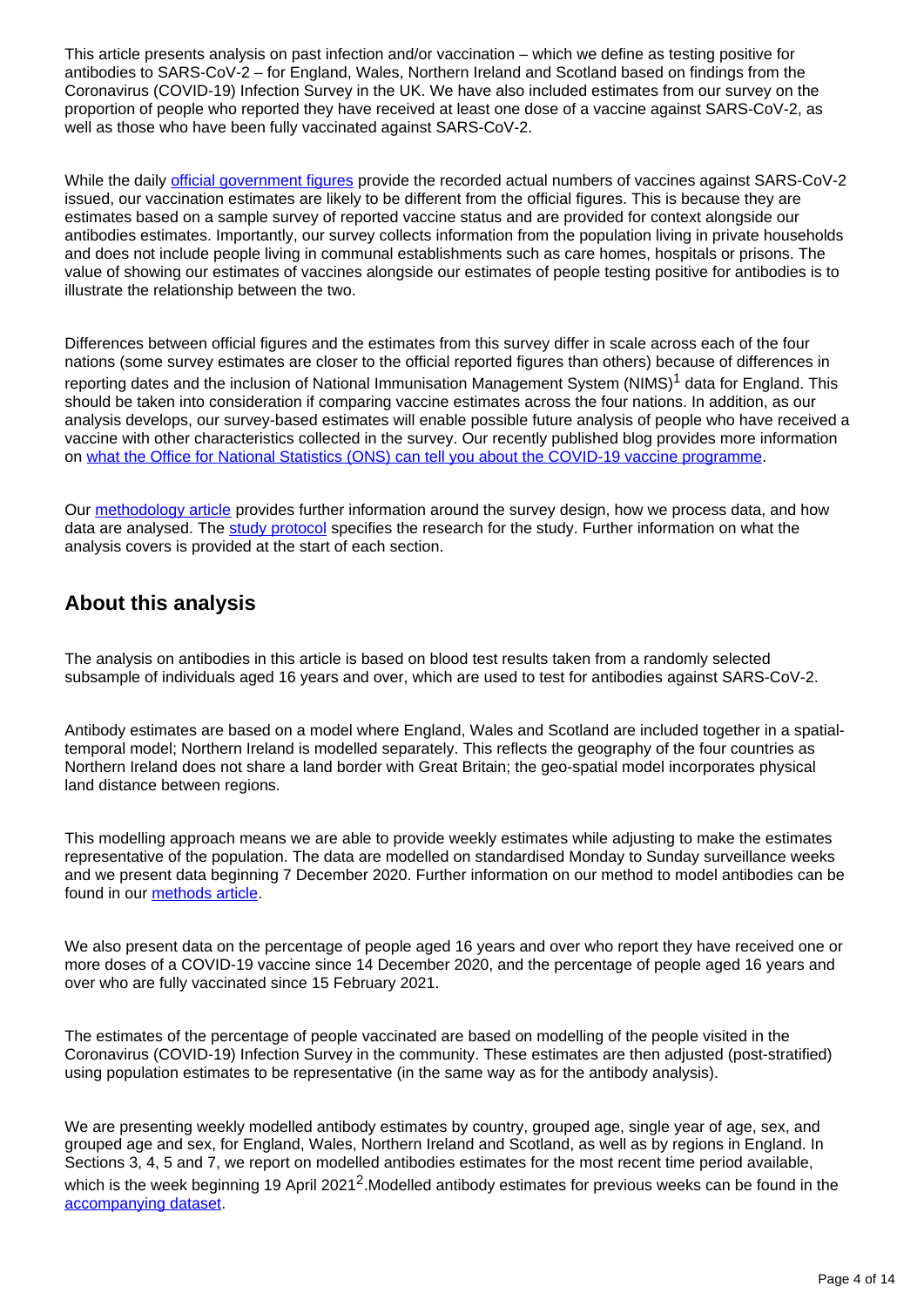We are presenting trends in weekly modelled vaccination estimates for adults who reported they have received one or more doses of a COVID-19 vaccine, and adults who report they are fully vaccinated, by country, grouped age, sex, and grouped age and sex for England, Wales, Northern Ireland and Scotland, as well as by regions in England. In Sections 3, 4, 5 and 7, we report on modelled vaccination estimates for the same week as we report for antibodies estimates, which is the week beginning 19 April 2021. Modelled vaccination estimates for previous weeks can be found in the [accompanying dataset.](https://www.ons.gov.uk/peoplepopulationandcommunity/healthandsocialcare/conditionsanddiseases/datasets/coronaviruscovid19antibodydatafortheuk)

These modelled estimates are produced to provide context alongside our antibodies estimates and do not replace the [official government figures on vaccines,](https://coronavirus.data.gov.uk/details/vaccinations) which are a more precise count of total vaccines issued. While we would expect the overall trend of our estimated number of people who have received vaccines to increase, it is possible that in some weeks, the estimate may remain the same or decrease as a result of sampling variability (for example, we may have a lower number of participants recording a vaccination in the latest week compared with an earlier week).

#### **More about coronavirus**

- Find the latest on *coronavirus (COVID-19)* in the UK.
- **[Explore the latest coronavirus data](https://www.ons.gov.uk/peoplepopulationandcommunity/healthandsocialcare/conditionsanddiseases/articles/coronaviruscovid19/latestinsights) from the ONS and other sources.**
- All ONS analysis, summarised in our [coronavirus roundup.](https://www.ons.gov.uk/peoplepopulationandcommunity/healthandsocialcare/conditionsanddiseases/articles/coronaviruscovid19roundup/latest)
- View [all coronavirus data](https://www.ons.gov.uk/peoplepopulationandcommunity/healthandsocialcare/conditionsanddiseases/datalist).
- Find out how we are [working safely in our studies and surveys.](https://www.ons.gov.uk/news/statementsandletters/ensuringyoursafetyduringcovid19)

### **Notes for: Overview**

- 1. National Immunisation Management System (NIMS) administrative data are used to validate Coronavirus (COVID-19) Infection Survey self-reported records of vaccination for England. The equivalent of this is currently not included for other countries meaning the estimates for Wales, Northern Ireland and Scotland are produced only from Coronavirus (COVID-19) Infection Survey self-reported records of vaccination.
- 2. We produce weekly modelled estimates using standard calendar weeks starting Monday. To provide the most timely and accurate estimates possible for antibody positivity, the model will include data for the first four to seven days of the week, depending on the availability of test results. The antibody estimate for the most recent week in this publication includes data from 19 to 22 April 2021.

# <span id="page-4-0"></span>**3 . Percentage of adults testing positive for COVID-19 antibodies and percentage of adults vaccinated against COVID-19 in England, Wales, Northern Ireland and Scotland**

Our survey shows that in the week beginning 19 April 2021<sup>1</sup>:

- in England, an estimated 69.3% (95% credible interval: 65.6% to 73.9%) of the adult population would have tested positive for antibodies to SARS-CoV-2 from a blood sample
- in Wales, an estimated 63.2% (95% credible interval: 58.8% to 68.3%) of the adult population would have tested positive for antibodies to SARS-CoV-2 from a blood sample
- in Northern Ireland, an estimated 63.5% (95% credible interval: 57.6% to 71.2%) of the adult population would have tested positive for antibodies to SARS-CoV-2 from a blood sample
- in Scotland, an estimated 59.2% (95% credible interval: 54.8% to 64.4%) of the adult population would have tested positive for antibodies to SARS-CoV-2 from a blood sample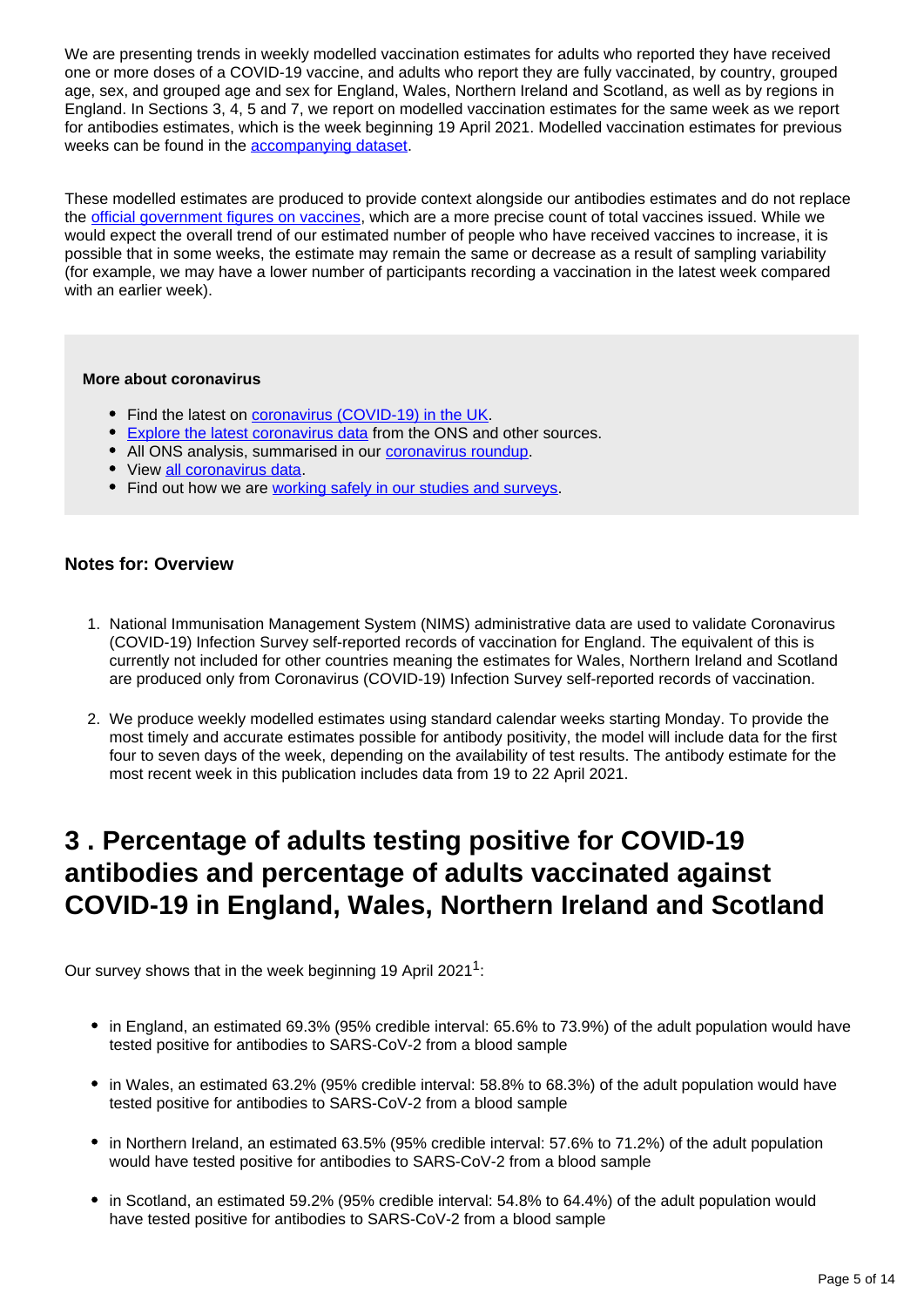In the same week, our estimates suggest the percentage of adults who reported they had received at least one dose of a coronavirus (COVID-19) vaccine continued to increase – estimates ranged from 61.9% to 73.0% of adults across the UK. The estimated percentage of adults who are fully vaccinated against COVID-19 varied between 23.8% to 35.3% of adults across the UK in the week beginning 19 April 2021. These vaccination estimates for the community population will differ from official figures.

In the data used to produce estimates for Wales, Northern Ireland and Scotland, the number of people sampled who tested positive for antibodies to SARS-CoV-2 or who have been vaccinated is low compared with England. This means there is a higher degree of uncertainty in estimates for these nations, as indicated by larger credible intervals.

## **Figure 1: The percentage of adults testing positive for COVID-19 antibodies and the percentage of adults who reported being vaccinated in England, Wales, Northern Ireland and Scotland**

**Modelled percentage of: adults testing positive for antibodies to SARS-CoV-2, 7 December 2020 to 22 April 2021; adults who have received one or more doses of a COVID-19 vaccination; and fully vaccinated adults, 14 December 2020 to 25 April 2021, UK country**

#### **Notes:**

- 1. All results are provisional and subject to revision.
- 2. These statistics refer to antibody tests and vaccinations in individuals living in the community, by which we mean private households. These figures exclude individuals in hospitals, care homes and/or other institutional settings.
- 3. All estimates are subject to uncertainty, given that a sample is only part of the wider population. A credible interval gives an indication of the uncertainty of an estimate from data analysis. 95% credible intervals are calculated so that there is a 95% probability of the true value lying in the interval.
- 4. The denominators used for vaccinations are the total people in the sample at that particular time point, then post-stratified by the mid-year population estimate.
- 5. Vaccination data for Northern Ireland starts later than the other countries, from 21 December 2021.
- 6. Our estimates of vaccination are provided for context alongside our antibodies estimates, but are likely to be different from the [official figures](https://coronavirus.data.gov.uk/details/vaccinations). The daily official government figures provide the recorded actual numbers of vaccines against SARS-CoV-2 issued.

### [Download the data](https://www.ons.gov.uk/visualisations/dvc1357/vaccountries/datadownload.xlsx)

## **Notes for: Percentage of adults testing positive for COVID-19 antibodies and percentage of adults vaccinated against COVID-19 in England, Wales, Northern Ireland and Scotland**

1. We produce weekly modelled estimates using standard calendar weeks starting Monday. To provide the most timely and accurate estimates possible for antibody positivity, the model will include data for the first four to seven days of the week, depending on the availability of test results. The antibody estimate for the most recent week in this publication includes data from 19 to 22 April 2021.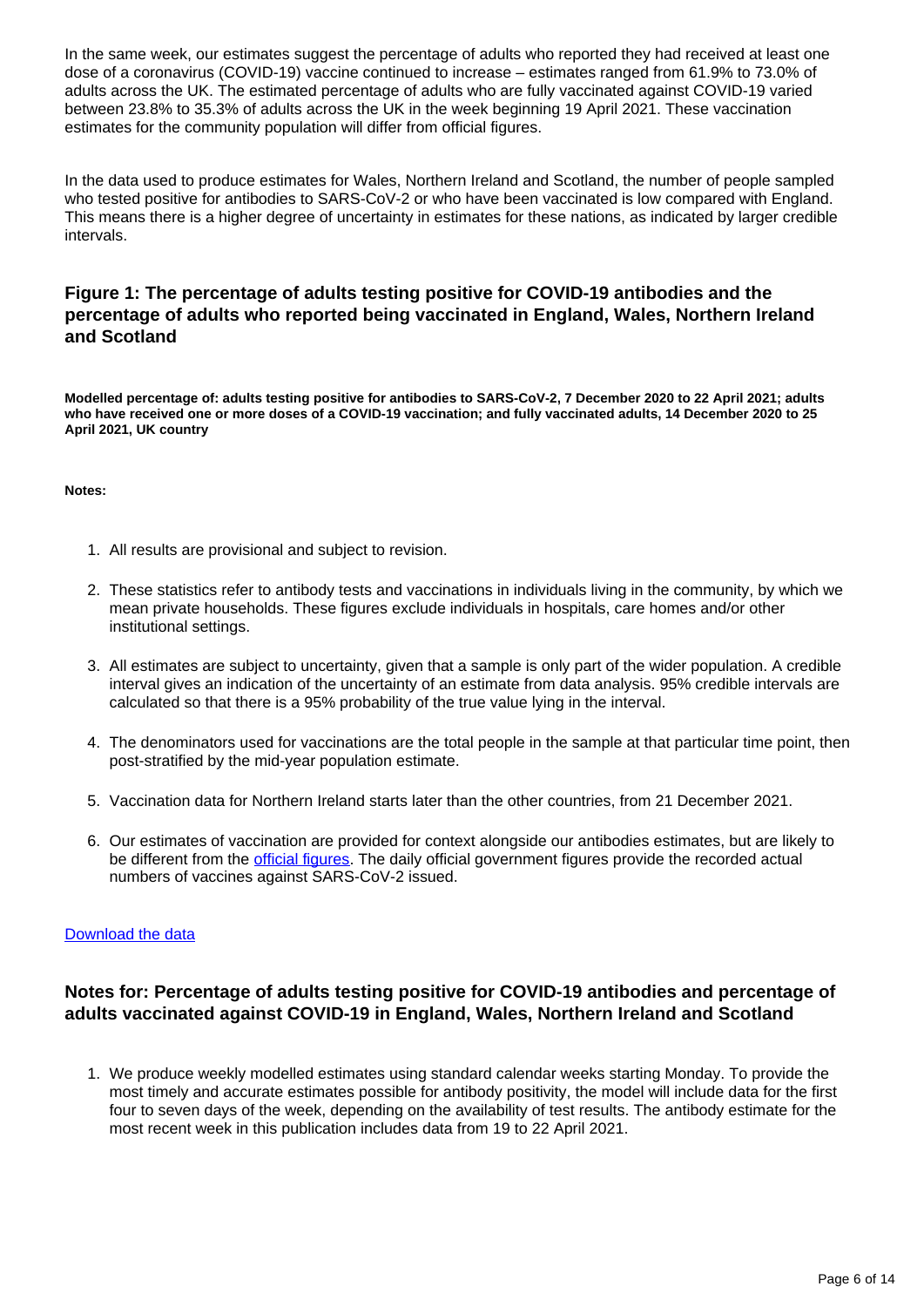# <span id="page-6-0"></span>**4 . Percentage of adults testing positive for COVID-19 antibodies and percentage of adults vaccinated against COVID-19 by regions in England**

Antibody positivity was similar across regions in the week beginning 19 April 2021<sup>1</sup>, with estimates ranging from 64.8% in the South West to 69.7% in the North West.

The estimated percentage of adults who have received one or more doses of a coronavirus (COVID-19) vaccine continued to increase in the week beginning 19 April 2021, with estimates ranging from 59.7% in London to 71.5% in the East of England.

The estimated percentage of adults who are fully vaccinated was lowest in London at 26.3% and highest in the North West at 31.1% in the week beginning 19 April 2021. Regional antibody positivity levels are a result of regional COVID-19 infection rates and regional vaccination rollout and uptake.

## **Figure 2: COVID-19 antibody positivity and the estimated percentage of adults who have been vaccinated varied across regions in England**

**Modelled percentages of: adults testing positive for antibodies to SARS-CoV-2, 7 December 2020 to 22 April 2021; adults who have received one or more doses of a COVID-19 vaccine; and fully vaccinated adults, 14 December 2020 to 25 April 2021, regions in England**

**Notes:**

- 1. All results are provisional and subject to revision.
- 2. These statistics refer to antibody tests and vaccinations in individuals living in the community, by which we mean private households. These figures exclude individuals in hospitals, care homes and/or other institutional settings.
- 3. All estimates are subject to uncertainty, given that a sample is only part of the wider population. A credible interval gives an indication of the uncertainty of an estimate from data analysis. 95% credible intervals are calculated so that there is a 95% probability of the true value lying in the interval.
- 4. The denominators used for vaccinations are the total people in the sample at that particular time point, then post-stratified by the mid-year population estimate.
- 5. Our estimates of vaccination are provided for context alongside our antibodies estimates, but are likely to be different from the **[official figures](https://coronavirus.data.gov.uk/details/vaccinations)**. The daily official government figures provide the recorded actual numbers of vaccines against SARS-CoV-2 issued.

### [Download the data](https://www.ons.gov.uk/visualisations/dvc1357/vacregion/datadownload.xlsx)

**Notes for: Percentage of adults testing positive for COVID-19 antibodies and percentage of adults vaccinated against COVID-19 by regions in England**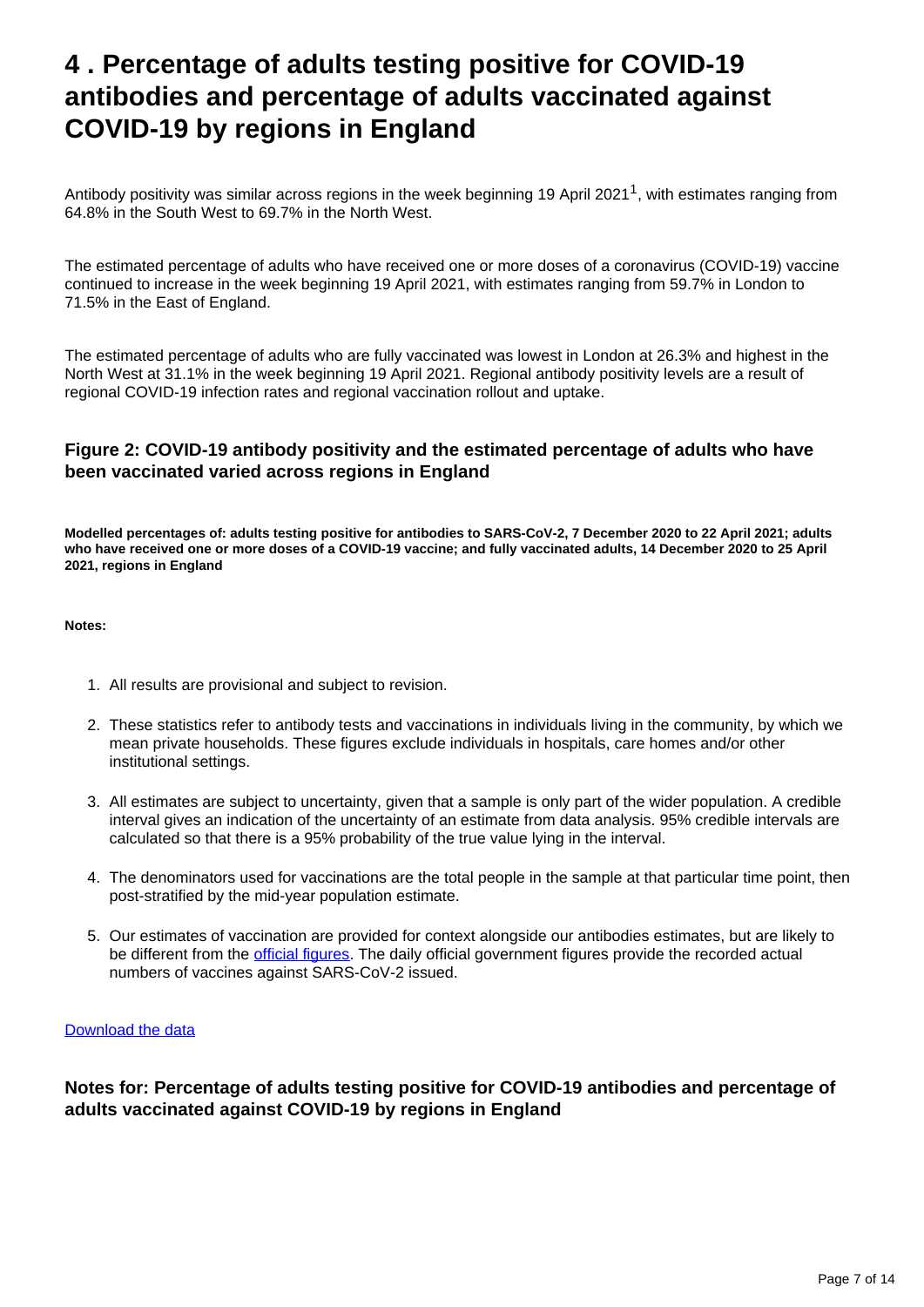1. We produce weekly modelled estimates using standard calendar weeks starting Monday. To provide the most timely and accurate estimates possible for antibody positivity, the model will include data for the first four to seven days of the week, depending on the availability of test results. The antibody estimate for the most recent week in this publication includes data from 19 to 22 April 2021.

# <span id="page-7-0"></span>**5 . Percentage of adults testing positive for COVID-19 antibodies and percentage of adults vaccinated against COVID-19 by grouped age in England, Wales, Northern Ireland and Scotland**

Our survey shows that in the week beginning 19 April 2021<sup>1</sup>:

- in England, the percentage of adults aged 16 to 49 years testing positive for antibodies ranged from 46.2% to 53.4%; in those aged 50 to 64 years, from 82.9% to 86.2%; in those aged 65 years and over, from 81.8% to 92.3%; the highest percentage of people testing positive for antibodies was in those aged 80 years and over at 92.3% (95% credible interval: 87.4% to 95.1%)
- in Wales, the percentage of adults aged 16 to 49 years testing positive for antibodies ranged from 38.1% to 47.5%; in those aged 50 to 64 years, from 81.4% to 81.7%; in those aged 65 years and over, from 81.0% to 90.4%; the highest percentage of people testing positive for antibodies was in those aged 80 years and over at 90.4% (95% credible interval: 84.3% to 93.9%)
- in Northern Ireland, the percentage of adults aged 16 to 49 years testing positive for antibodies ranged from 29.0% to 48.5%; in those aged 50 to 69 years it was 83.7% (95% credible interval: 72.1% to 91.9%); and those aged 70 years and over, 83.4% (95% credible interval: 70.3% to 92.1%) would have tested positive for antibodies (because of small sample sizes, this analysis uses different age groups to antibody analysis to England, Wales and Scotland, with everyone over the age of 70 years included in the same age group)
- in Scotland, the percentage of adults aged 16 to 49 years testing positive for antibodies ranged from 32.0% to 43.5%; in those aged 50 to 64 years, from 77.9% to 79.2%; in those aged 65 years and over, from 81.3% to 88.2%; the highest percentage of people testing positive for antibodies was in those aged 80 years and over at 88.2% (95% credible interval: 81.2% to 92.5%)

Antibody positivity increases with age, with the highest percentage testing positive for antibodies in the older age groups and lowest among the youngest groups across the four UK countries; this reflects the age prioritisation in vaccination programmes in place across the UK. The percentage of adults who have received at least one dose of a coronavirus (COVID-19) vaccine is lowest in the younger age groups but is increasing.

Based on our estimates, more than 99% of people aged 70 years and over have received at least one dose of a COVID-19 vaccine across the UK. Of those who have been fully vaccinated, the highest percentages are found in the oldest age groups and lowest among the younger age groups. The trend in the estimated percentage of adults in the community population who are fully vaccinated varies between the four countries of the UK. This is different to the *official figures* for the entire UK population.

When antibodies are measured over time by age, it is possible to see the impact of the vaccination programme between first and second doses. In March 2021, antibody positivity decreased among people aged over 80 and has since increased as a result of second doses. A similar decrease is seen in those in their 70s at the end of March and can now be seen among those in their 60s. Additionally, in England, the number of first vaccinations administered was lower in April than in previous months, which may explain why the overall levels of antibody positivity has remained unchanged in recent weeks.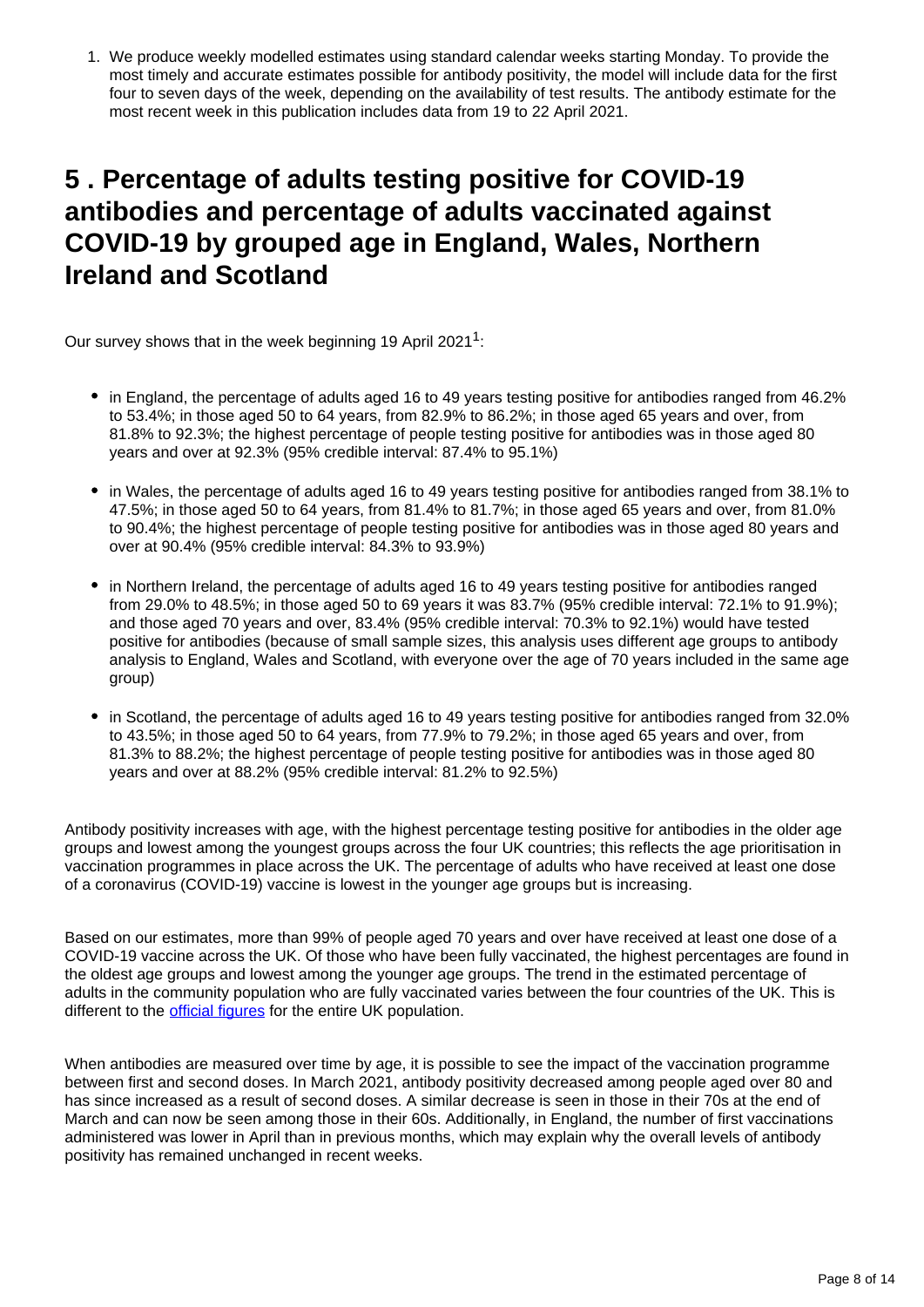The percentage of adults testing positive for antibodies varies by age group between the four nations of the UK. This could be explained by different historical trends in COVID-19 infection rates and the approaches to vaccine distribution in different nations. This survey does not include people who live in care homes, one of the priority groups identified by the [Joint Committee on Vaccination and Immunisation \(JCVI\)](https://www.gov.uk/government/publications/priority-groups-for-coronavirus-covid-19-vaccination-advice-from-the-jcvi-30-december-2020/joint-committee-on-vaccination-and-immunisation-advice-on-priority-groups-for-covid-19-vaccination-30-december-2020). Daily and weekly counts of vaccine doses administered by nation can be seen in the [Public Heath England \(PHE\) dashboard](https://coronavirus.data.gov.uk/details/vaccinations).

Modelled antibody estimates and modelled vaccine estimates relate to the adult community population (aged 16 years and over) who live in private households and does not include establishments such as care homes. The true figure among the older age groups in the population may be different. In England, an estimated [90% of](https://www.ons.gov.uk/peoplepopulationandcommunity/populationandmigration/populationprojections/datasets/householdprojectionsforenglanddetaileddataformodellingandanalysis)  [people aged 80 years and over live in private households](https://www.ons.gov.uk/peoplepopulationandcommunity/populationandmigration/populationprojections/datasets/householdprojectionsforenglanddetaileddataformodellingandanalysis) and 10% live in other establishments such as care homes.

In the data used to produce estimates for Wales, Northern Ireland and Scotland, the number of people sampled who tested positive for antibodies to SARS-CoV-2 or who have been vaccinated is low compared with England. This means there is a higher degree of uncertainty in estimates for these nations, as indicated by larger credible intervals.

## **Figure 3: Percentage of adults testing positive for COVID-19 antibodies and percentage of adults who have been vaccinated by grouped age in England, Wales, Northern Ireland and Scotland**

**Modelled percentage of: adults testing positive for antibodies to SARS-CoV-2, 7 December 2020 to 22 April 2021; adults who have received one or more doses of a COVID-19 vaccine; and fully vaccinated adults, 14 December to 25 April 2021, by grouped age, UK**

#### **Notes:**

- 1. All results are provisional and subject to revision.
- 2. These statistics refer to antibody tests and vaccinations reported in the community, by which we mean private households. These figures exclude individuals in hospitals, care homes and/or other institutional settings.
- 3. In Northern Ireland, the number of people sampled who tested positive for antibodies to SARS-CoV-2 or reported receiving a COVID-19 vaccination is low compared with England, Wales and Scotland; therefore, people aged 50 to 69 years are included in the same age group, and those aged 70 years and over are included in the same age group.
- 4. All estimates are subject to uncertainty, given that a sample is only part of the wider population. A credible interval gives an indication of the uncertainty of an estimate from data analysis. 95% credible intervals are calculated so that there is a 95% probability of the true value lying in the interval.
- 5. The denominators used for vaccinations are the total people in the sample at that particular time point, then post-stratified by the mid-year population estimate.
- 6. Our estimates of vaccination are provided for context alongside our antibodies estimates, but are likely to be different from the [official figures](https://coronavirus.data.gov.uk/details/vaccinations). The daily official government figures provide the recorded actual numbers of vaccines against SARS-CoV-2 issued.

### [Download the data](https://www.ons.gov.uk/visualisations/dvc1357/ageovertimewrapper/datadownload.xlsx)

**Notes for: Percentage of adults testing positive for COVID-19 antibodies and percentage of adults vaccinated against COVID-19 by age in England, Wales, Northern Ireland and Scotland**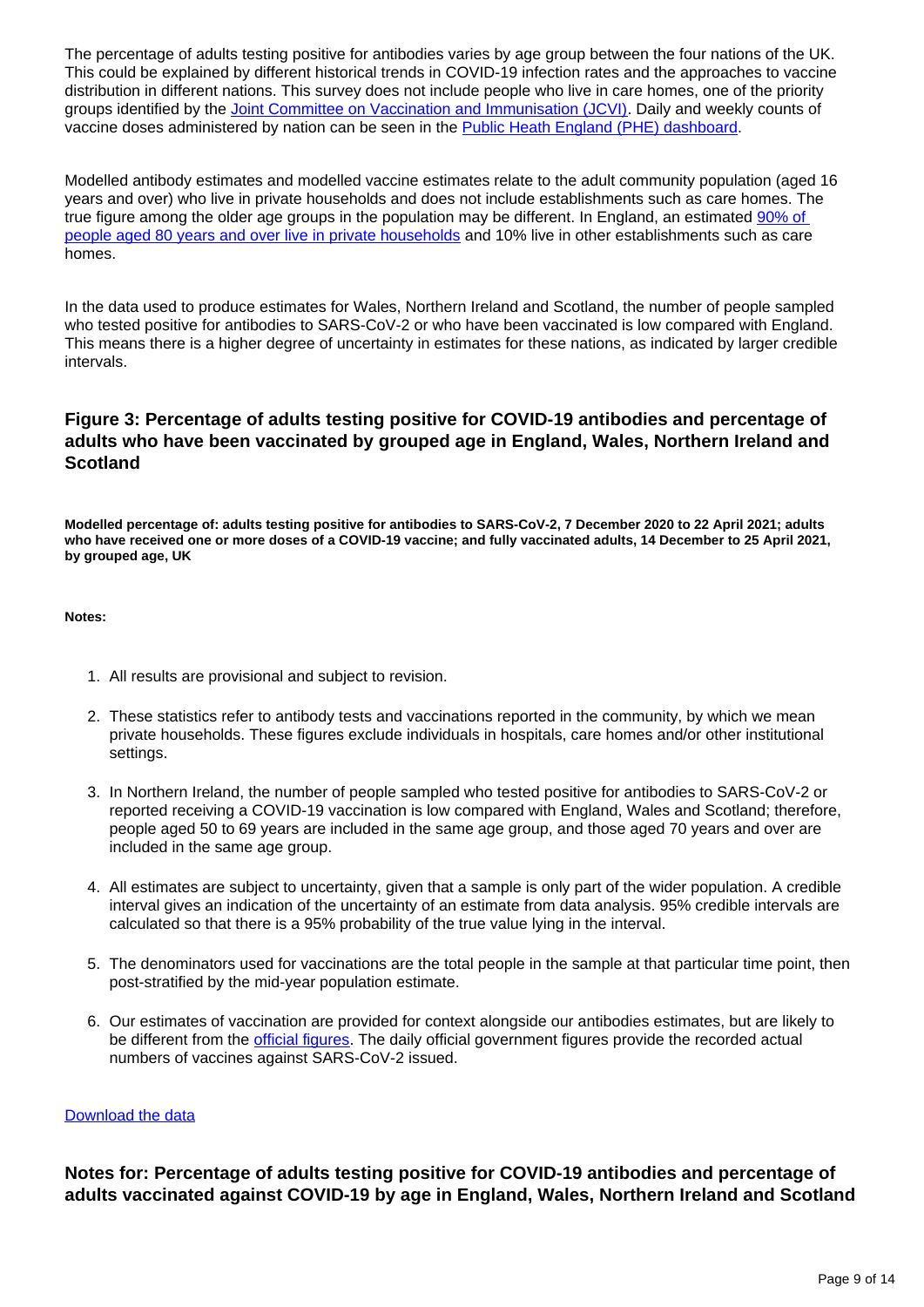1. We produce weekly modelled estimates using standard calendar weeks starting Monday. To provide the most timely and accurate estimates possible for antibody positivity, the model will include data for the first four to seven days of the week, depending on the availability of test results. The antibody estimate for the most recent week in this publication includes data from 19 to 22 April 2021.

# <span id="page-9-0"></span>**6 . Percentage of adults testing positive for COVID-19 antibodies by single year of age in England, Wales, Northern Ireland and Scotland**

The analysis in this section presents modelled daily estimates of antibody positivity by single year of age for England, Wales, Scotland and Northern Ireland separately, between 26 February and 22 April 2021. The modelled data in this section are produced using a different method to the weekly modelled estimates presented in [Section 5](https://www.ons.gov.uk/peoplepopulationandcommunity/healthandsocialcare/conditionsanddiseases/articles/coronaviruscovid19infectionsurveyantibodydatafortheuk/13may2021#percentage-of-adults-testing-positive-for-covid-19-antibodies-and-percentage-of-adults-vaccinated-against-covid-19-by-grouped-age-in-england-wales-northern-ireland-and-scotland) and so cannot be compared. Each data point represents a modelled estimate of antibody positivity for a particular day.

Figure 4 shows a decrease in the estimated percentage of adults testing positive for antibodies in the older ages in early to mid March 2021. Antibody positivity has since risen again in the older ages. This is likely to reflect the increase in individuals receiving the second dose of a COVID-19 vaccine.

### **Figure 4: The percentages testing positive for COVID-19 antibodies by single year of age in England, Wales, Northern Ireland and Scotland**

**Modelled percentage of adults testing positive for antibodies to SARS-CoV-2, by single year of age, 26 February to 22 April 2021, UK**

#### **Notes:**

- 1. All results are provisional and subject to revision.
- 2. These statistics refer to antibody tests reported in the community, by which we mean private households. These figures exclude individuals in hospitals, care homes and/or other institutional settings.
- 3. The method used to generate the data differs from the modelled weekly estimates of antibody positivity by age and so is not comparable.

### [Download the data](https://www.ons.gov.uk/visualisations/dvc1357/syoa/datadownload.xlsx)

It is unclear if decreasing levels of antibodies means that protection is decreasing. Further work to understand this is being undertaken.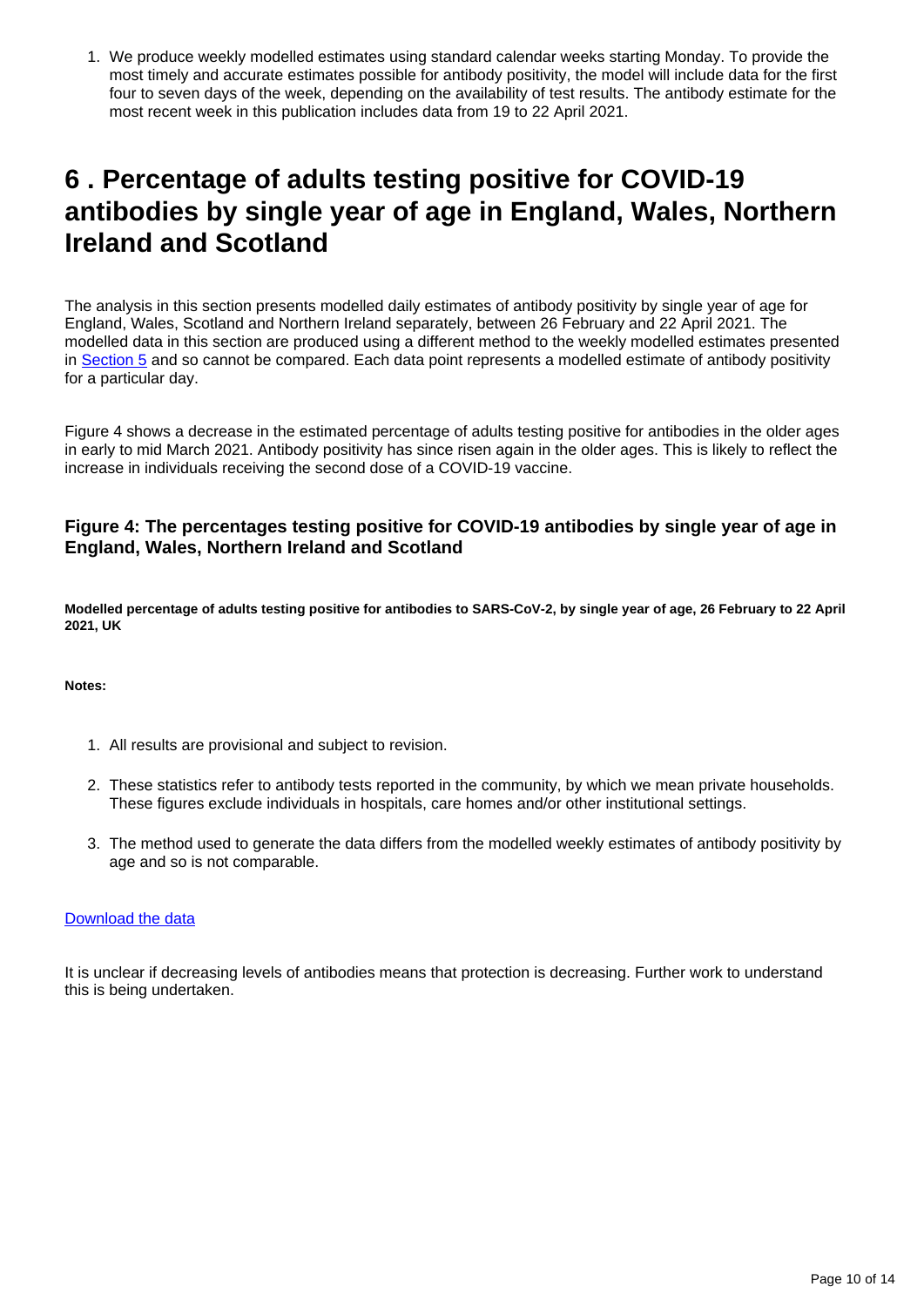# <span id="page-10-0"></span>**7 . Percentage of adults testing positive for COVID-19 antibodies and percentage of adults vaccinated against COVID-19 by sex in England, Wales, Northern Ireland and Scotland**

The analysis in this section presents modelled weekly estimates of antibody positivity and vaccination by sex, and by age and sex for England, Wales, Scotland and Northern Ireland. The modelled data in this section were produced using the same modelling method as in [Section 3](https://www.ons.gov.uk/peoplepopulationandcommunity/healthandsocialcare/conditionsanddiseases/articles/coronaviruscovid19infectionsurveyantibodydatafortheuk/13may2021#percentage-of-adults-testing-positive-for-covid-19-antibodies-and-percentage-of-adults-vaccinated-against-covid-19-in-england-wales-northern-ireland-and-scotland), [Section 4](https://www.ons.gov.uk/peoplepopulationandcommunity/healthandsocialcare/conditionsanddiseases/articles/coronaviruscovid19infectionsurveyantibodydatafortheuk/13may2021#percentage-of-adults-testing-positive-for-covid-19-antibodies-and-percentage-of-adults-vaccinated-against-covid-19-by-regions-in-england) and [Section 5](https://www.ons.gov.uk/peoplepopulationandcommunity/healthandsocialcare/conditionsanddiseases/articles/coronaviruscovid19infectionsurveyantibodydatafortheuk/13may2021#percentage-of-adults-testing-positive-for-covid-19-antibodies-and-percentage-of-adults-vaccinated-against-covid-19-by-grouped-age-in-england-wales-northern-ireland-and-scotland). We have provided weekly antibody positivity estimates covering the time period 8 March to 22 April 2021, and vaccination estimates for 15 March to 25 April 2021.

Modelled estimates of antibody positivity and vaccination by sex are presented in Figure 5. Both these and modelled estimates of antibody positivity and vaccination by age and sex are available in the [accompanying](https://www.ons.gov.uk/peoplepopulationandcommunity/healthandsocialcare/conditionsanddiseases/datasets/coronaviruscovid19antibodydatafortheuk)  [dataset.](https://www.ons.gov.uk/peoplepopulationandcommunity/healthandsocialcare/conditionsanddiseases/datasets/coronaviruscovid19antibodydatafortheuk)

The percentage of adults who would have tested positive for antibodies to SARS-CoV-2 from a blood sample were broadly similar for males and females across all four UK countries, with slightly more females testing positive than males in England, Wales and Scotland.

The estimated percentage of adults who reported they have received one or more doses of a coronavirus (COVID-19) vaccine and the estimated percentage who reported they are fully vaccinated was higher for females than males between 15 March and 25 April 2021 in England, Wales and Scotland. Vaccination estimates were similar for males and females in Northern Ireland.

Across all UK countries, when broken down by age group, the same trends were observed for antibody positivity for males and females, regardless of age. The trend in the estimated percentage of adults who have received one or more doses of a vaccine remained the same in younger age groups, with more females reporting having the vaccine than males, but the percentage was similar for male and females in older age groups. The estimated percentage of adults who reported they are fully vaccinated was higher for females than males in majority of age groups, but estimates were similar in the oldest age groups across all four countries. This is likely to reflect the vaccination programmes across the UK with older ages being prioritised for first and second doses.

### **Figure 5: Percentage of adults testing positive for COVID-19 antibodies and percentage of adults who have been vaccinated by sex in England, Wales, Northern Ireland and Scotland**

**Modelled percentage of: adults testing positive for antibodies to SARS-CoV-2, 8 March to 22 April 2021; adults who have received one or more doses of a COVID-19 vaccine; and fully vaccinated adults, 15 March to 25 April 2021 by sex, UK**

**Notes:**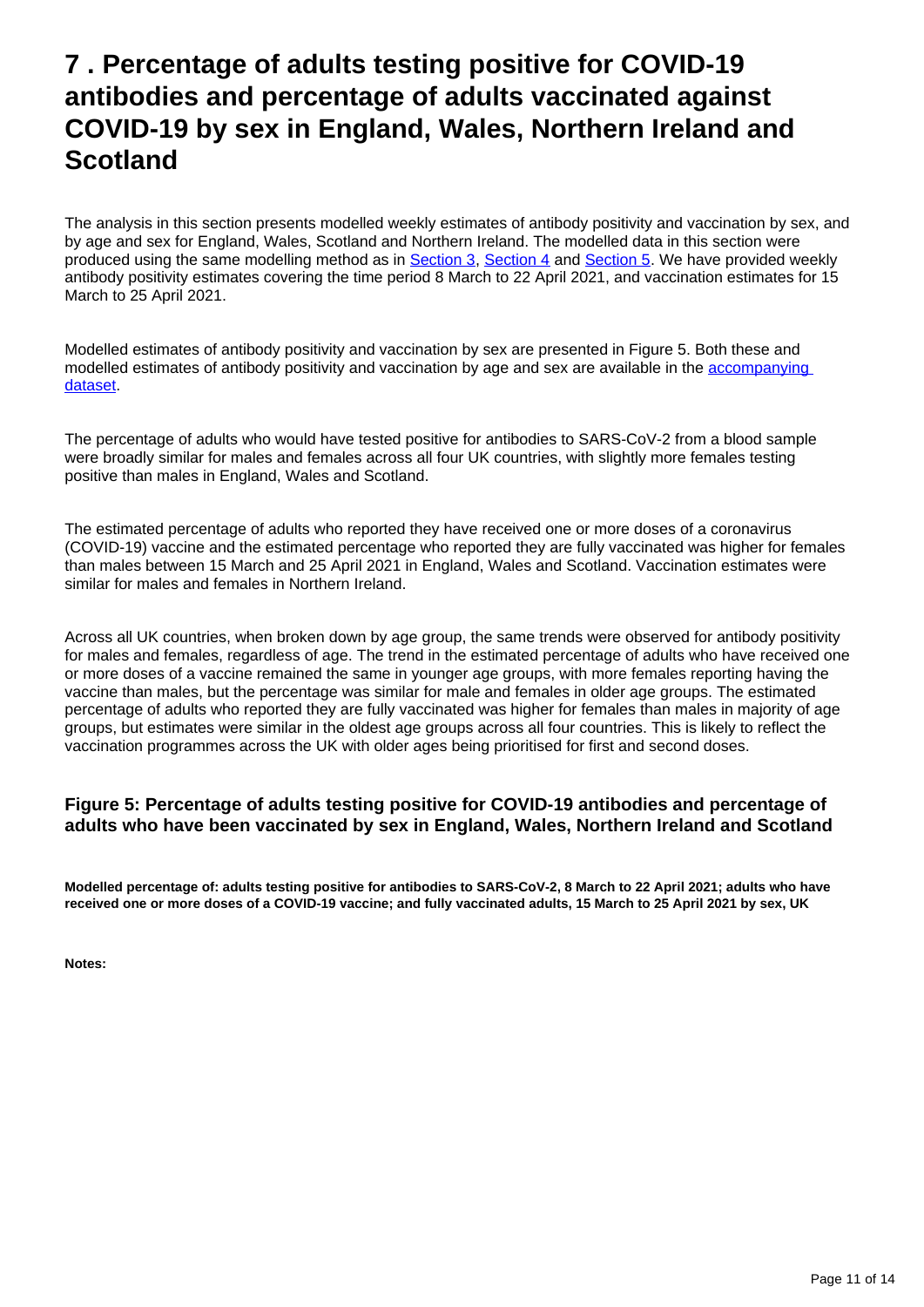- 1. All results are provisional and subject to revision.
- 2. These statistics refer to antibody tests and vaccinations in individuals living in the community, by which we mean private households. These figures exclude individuals in hospitals, care homes and/or other institutional settings.
- 3. All estimates are subject to uncertainty, given that a sample is only part of the wider population. A credible interval gives an indication of the uncertainty of an estimate from data analysis. 95% credible intervals are calculated so that there is a 95% probability of the true value lying in the interval.
- 4. The denominators used for vaccinations are the total people in the sample at that particular time point, then post-stratified by the mid-year population estimate.
- 5. Our estimates of vaccination are provided for context alongside our antibodies estimates, but are likely to be different from the [official figures](https://coronavirus.data.gov.uk/details/vaccinations). The daily official government figures provide the recorded actual numbers of vaccines against SARS-CoV-2 issued.

### [Download the data](https://www.ons.gov.uk/visualisations/dvc1357/sexovertimewrapper/datadownload.xlsx)

# <span id="page-11-0"></span>**8 . Coronavirus (COVID-19) Infection Survey data**

[Coronavirus \(COVID-19\) antibody data for the UK](https://www.ons.gov.uk/peoplepopulationandcommunity/healthandsocialcare/conditionsanddiseases/datasets/coronaviruscovid19antibodydatafortheuk)

Dataset | Released 13 May 2021

Antibody data for the UK taken from the Coronavirus (COVID-19) Infection Survey.

# <span id="page-11-1"></span>**9 . Collaboration**

The Coronavirus (COVID-19) Infection Survey analysis was produced by the Office for National Statistics (ONS) in partnership with the University of Oxford, the University of Manchester, Public Health England and Wellcome Trust. Of particular note are:

- Sarah Walker University of Oxford, Nuffield Department for Medicine: Professor of Medical Statistics and Epidemiology and Study Chief Investigator
- Koen Pouwels University of Oxford, Health Economics Research Centre, Nuffield Department of Population Health: Senior Researcher in Biostatistics and Health Economics
- Thomas House University of Manchester, Department of Mathematics: Reader in mathematical statistics

# <span id="page-11-2"></span>**10 . Glossary**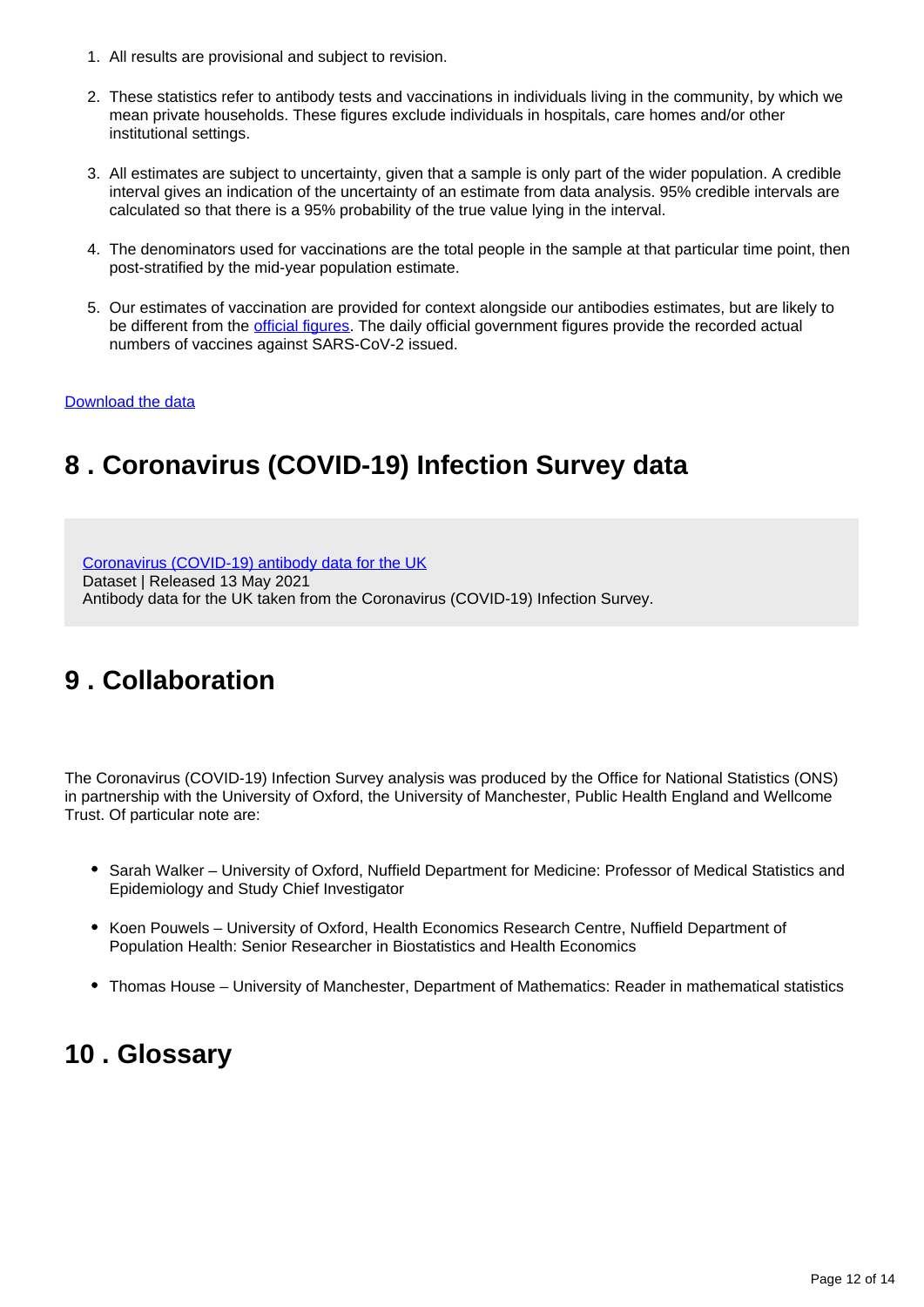# **Confidence interval**

A confidence interval gives an indication of the degree of uncertainty of an estimate, showing the precision of a sample estimate. The 95% confidence intervals are calculated so that if we repeated the study many times, 95% of the time, the true unknown value would lie between the lower and upper confidence limits. A wider interval indicates more uncertainty in the estimate. Overlapping confidence intervals indicate that there may not be a true difference between two estimates.

For more information, see our [methodology page on statistical uncertainty.](https://www.ons.gov.uk/methodology/methodologytopicsandstatisticalconcepts/uncertaintyandhowwemeasureit)

## **Credible interval**

A credible interval gives an indication of the uncertainty of an estimate from data analysis. A 95% credible interval is calculated so that there is a 95% probability of the true value lying in the interval.

# <span id="page-12-0"></span>**11 . Data sources and quality**

More information on [measuring the data](https://www.ons.gov.uk/peoplepopulationandcommunity/healthandsocialcare/conditionsanddiseases/bulletins/coronaviruscovid19infectionsurveypilot/latest#measuring-the-data) and [strengths and limitations](https://www.ons.gov.uk/peoplepopulationandcommunity/healthandsocialcare/conditionsanddiseases/bulletins/coronaviruscovid19infectionsurveypilot/latest#strengths-and-limitations) of the data is available in the Coronavirus (COVID-19) Infection Survey statistical bulletin.

Our [methodology article](https://www.ons.gov.uk/peoplepopulationandcommunity/healthandsocialcare/conditionsanddiseases/methodologies/covid19infectionsurveypilotmethodsandfurtherinformation) provides further information around the survey design, how we process data, and how data are analysed.